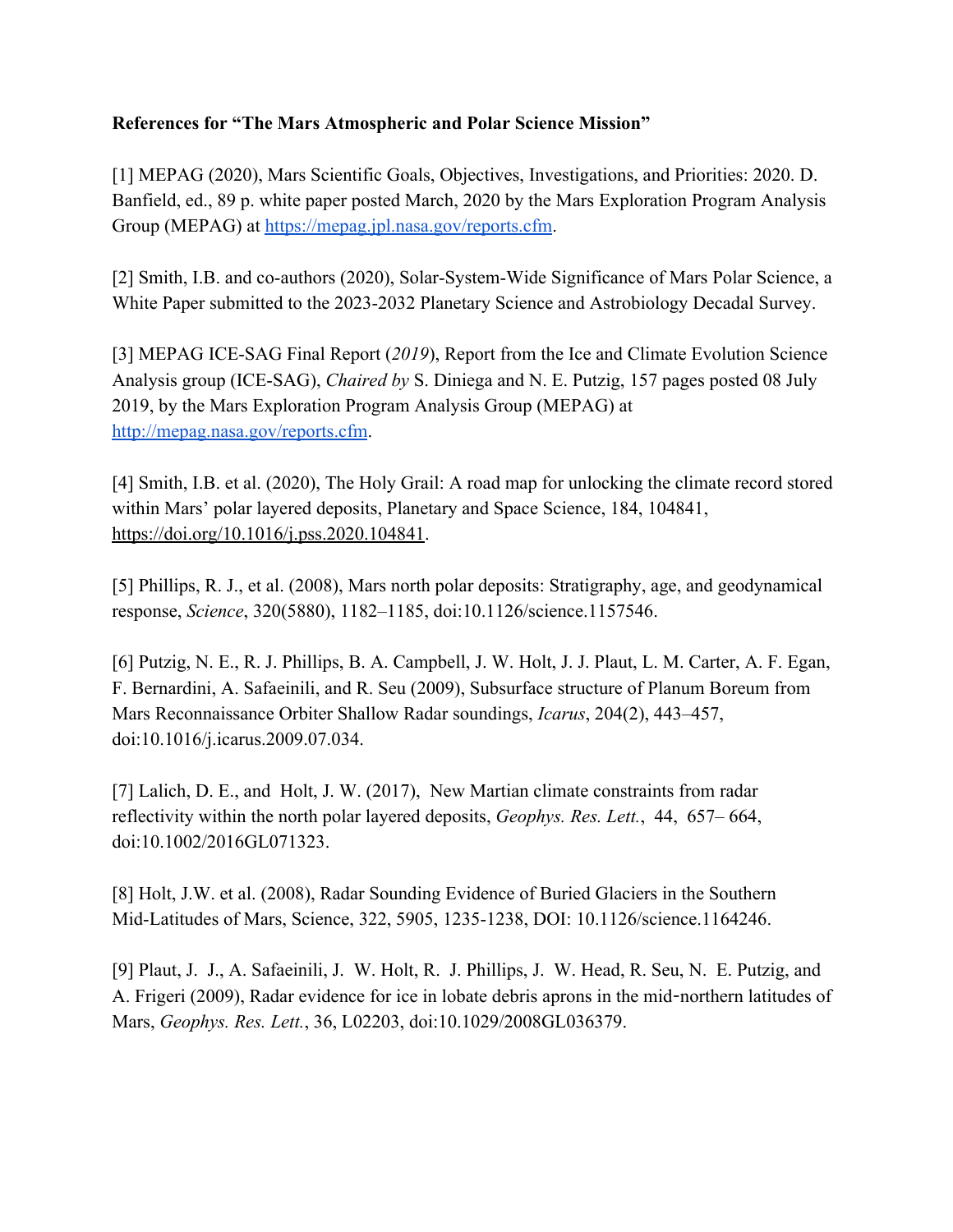[10] Karlsson, NB, Schmidt, LS, and Hvidberg, CS (2015), Volume of Martian midlatitude glaciers from radar observations and ice flow modeling. *Geophys. Res. Lett.*, 42, 2627– 2633. doi: [10.1002/2015GL063219.](https://doi.org/10.1002/2015GL063219)

[11] Byrne, S., et al. (2009), Distribution of mid-latitude ground ice on Mars from new impact craters, *Science*, 325, 1674–1676.

[12] Dundas, C. M., Byrne, S., McEwen, A. S., Mellon, M. T., Kennedy, M. R., Daubar, I. J., and Saper, L. (2014), HiRISE observations of new impact craters exposing Martian ground ice, *J. Geophys. Res. Planets*, 119, 109– 127, doi[:10.1002/2013JE004482.](https://doi.org/10.1002/2013JE004482)

[13] Mellon, M. T., et al. (2009), Ground ice at the Phoenix Landing Site: Stability state and origin, *J. Geophys. Res.*, 114, E00E07, doi:[10.1029/2009JE003417.](https://doi.org/10.1029/2009JE003417)

[15] Guzewich, S.D. and co-authors (2020), Measuring Mars Atmospheric Winds from Orbit, a White Paper submitted to the 2023-2032 Planetary Science and Astrobiology Decadal Survey.

[16] Martínez, G. M., et al. (2017), "The modern near-surface Martian climate: A review of in-situ meteorological data from Viking to Curiosity." *Space Science Reviews* 212.1-2: 295-338.

[17] Benna M, Bougher SW, Lee Y, et al. (2019), Global circulation of Mars' upper atmosphere. *Science*, 366(6471):1363-1366. doi:10.1126/science.aax1553

[18] Stillman, D.E, B.D. Bue, K.L. Wagstaff, K.M. Primm, T.I. Michaels, R.E.Grimm (2020), Evaluation of wet and dry Recurring Slope Lineae (RSL) formation mechanisms based on quantitative mapping of RSL in Garni Crater, Valles Marineris, Mars Icarus, 335, [10.1016/j.icarus.2019.113420](https://doi.org/10.1016/j.icarus.2019.113420).

[19] Huber, C., Ojha, L., Lark, L., & Head, J. W.(2020). Physical models and predictions for recurring slope lineae formed by wet and dry processes. *Icarus*, 335, 113385. <https://doi.org/10.1016/j.icarus.2019.07.019>

[20] Dundas, C. M. (2020). An aeolian grainflow model for Martian recurring slope Lineae. *Icarus*, 343, 113681. [https://doi.org/10.1016/j.icarus.2020.113681.](https://doi.org/10.1016/j.icarus.2020.113681)

[21] Gough, R. V., Nuding, D. L., Archer, P. D., Fernanders, M. S., Guzewich, S. D., Tolbert, M. A., & Toigo, A. D. (2020). Changes in soil cohesion due to water vapor exchange: A proposed dry-flow trigger mechanism for recurring slope lineae on Mars. *Geophysical Research Letters*, 47, e2020GL087618. [https://doi.org/10.1029/2020GL087618.](https://doi.org/10.1029/2020GL087618)